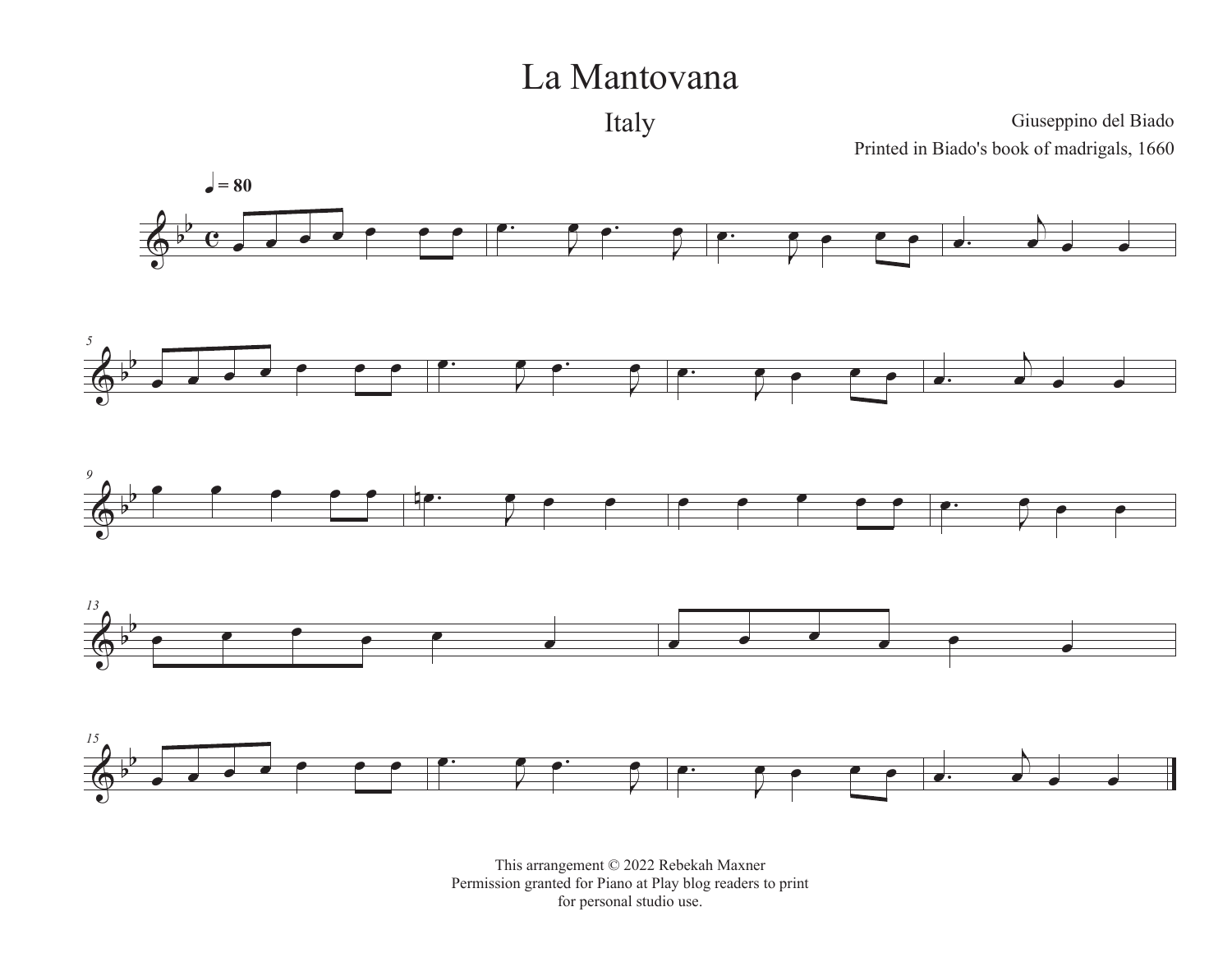## An Italian Rant

England

From John Playford's The English Dancing Master, 1651



This arrangement © 2022 Rebekah Maxner Permission granted for Piano at Play blog readers to print for personal studio use.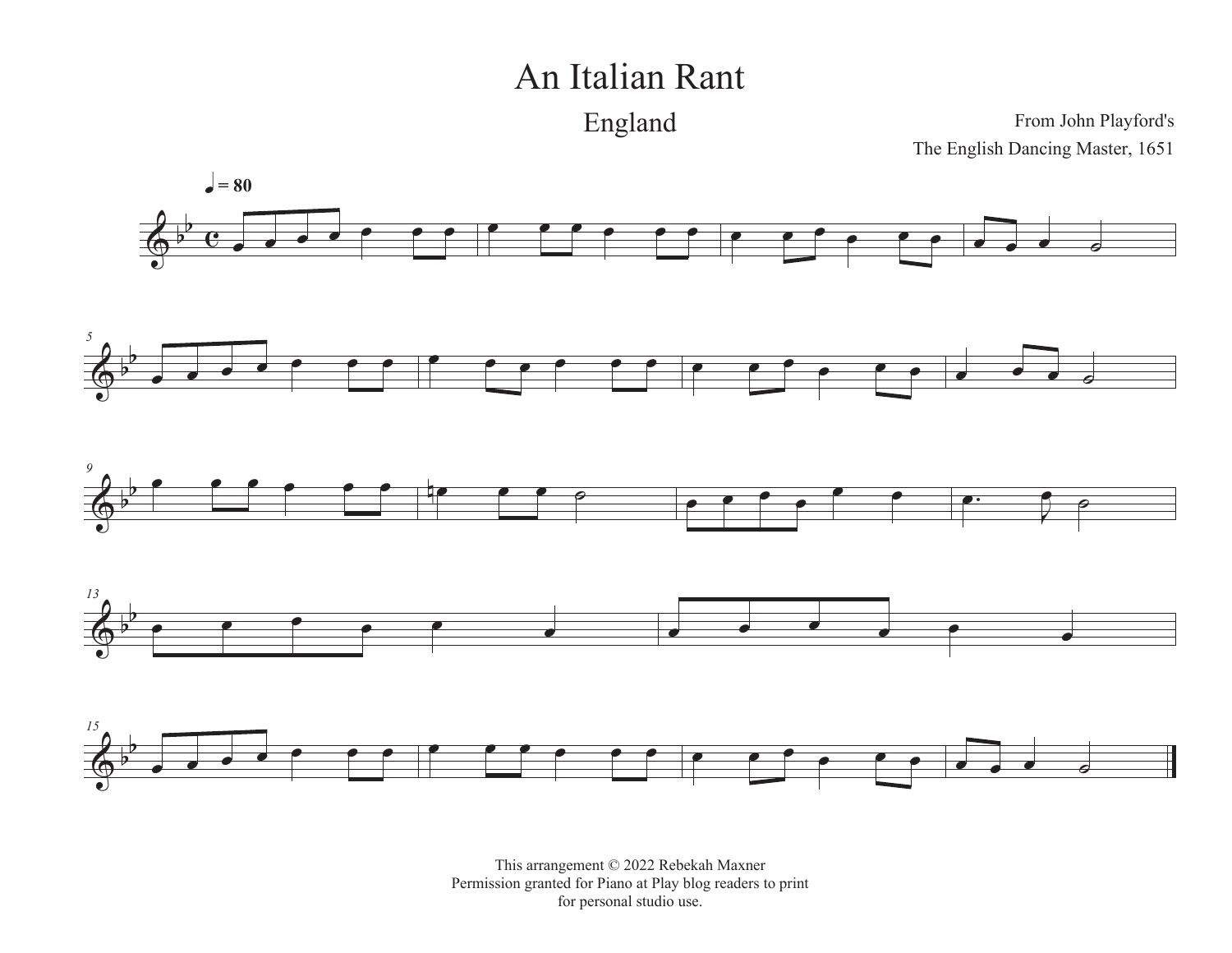## Ik zag Cecilia komen Belgium

Traditional Flemish Ghent Carillon Book, 1661-1693